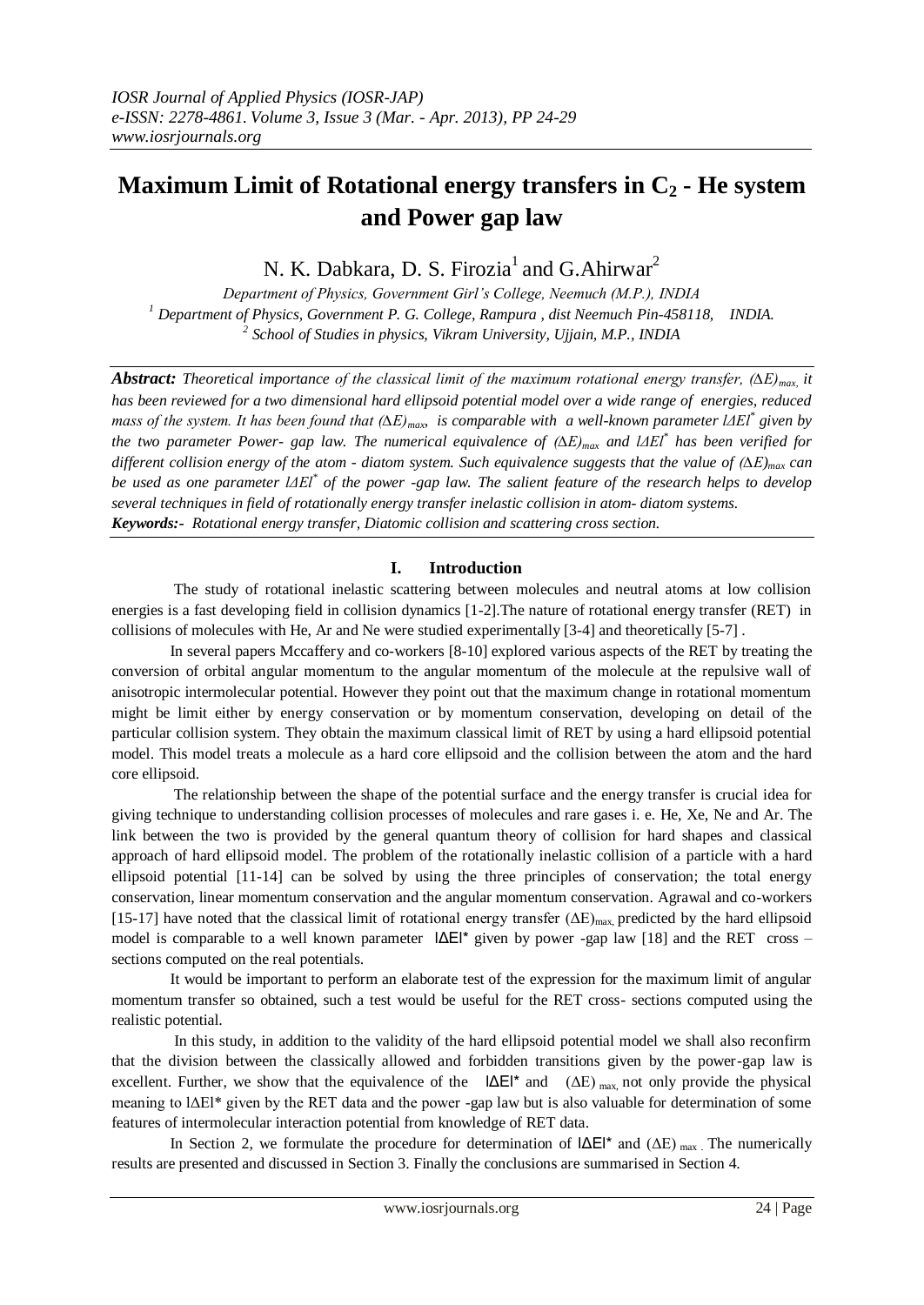## **II. Fomulation**

### **2.1. DETERMINATION OF lΔEl\***

 The parameter lΔEl\* is determined with the help of cross sections obtained from scattering calculations and the power gap law.

For the computation of cross sections the homonuclear diatomic molecule,  $C_2$ , is treated as a rigid rotor and the interaction between the molecule and the atom, He, is taken as a pairwise sum of the potential terms,

 $V = V(r_1) + V(r_2)$ ,

where  $r_1$  and  $r_2$  are the C<sup>1</sup>-He and C<sup>2</sup>-He distances, respectively, as shown in Fig.1.



Fig. (1) Coordinates for the rigid rotor  $C_2$ -He system.

For V (r<sub>i</sub>) the general form of the Lennard–Jones (L-J) potential is taken with different values of n and

 $V(r_i) = \varepsilon [\{m/(n-m)\} (r_o/r_i)^n - \{n/(n-m)\} (r_o/r_i)^m], (i = 1, 2),$  (2) where  $r_0$  and  $\varepsilon$  are taken [19] as 1.925Å and 1.2437meV, respectively.

 In addition to the above-mentioned potential functions, purely repulsive terms of the potential functions have also been investigated. It is convenient to denote such potentials by the notation  $V_R(n)$ , which has been obtained by deleting the attractive term from the potential V (n, m). The cross sections have been computed using the modified infinite order sudden approximation method (IOSAM), [19]. The phase shifts have been computed using a 10- point Gauss – Mehler quadrature of the WKB phase shift equation as described by Pack [20].

According to the power gap law [19] the cross sections,  $\sigma(j_i\rightarrow j_i)$  can be expressed as  $\sigma(j_i\rightarrow j_f) = a(2 j_f +1) (T_f/T_i)^{1/2}$  ΔE  $\vert \bar{\gamma}$  $(3)$ 

where  $j_i$  and  $j_f$  are the initial and final rotational quantum numbers, a and  $\gamma$  are the fitting parameters, T<sub>f</sub> and T<sub>i</sub> are the final and initial translational energies and lΔEl is the energy gap between initial and final rotational levels. Eq. (3) gives the following equation which can be used to separate the two regions.

where

and

m:

where  
\n
$$
Y = \ln [\sigma (j_i \rightarrow j_f) (T_i/T_f)^{1/2} / (2 j_f + 1),
$$
\n(5)  
\nand  
\n
$$
X = \ln |\Delta E|.
$$
\n(6)

 $Y = - \gamma X + \ln a$ , (4)

 A typical X-Y plot which shows the existence of two straight lines signifying the two regions is given in Fig. (2). The location of the critical point has been marked as  $|\Delta E|^*$  in the figure. For all sets of the computed cross sections, lΔEl\* has been obtained by such plots.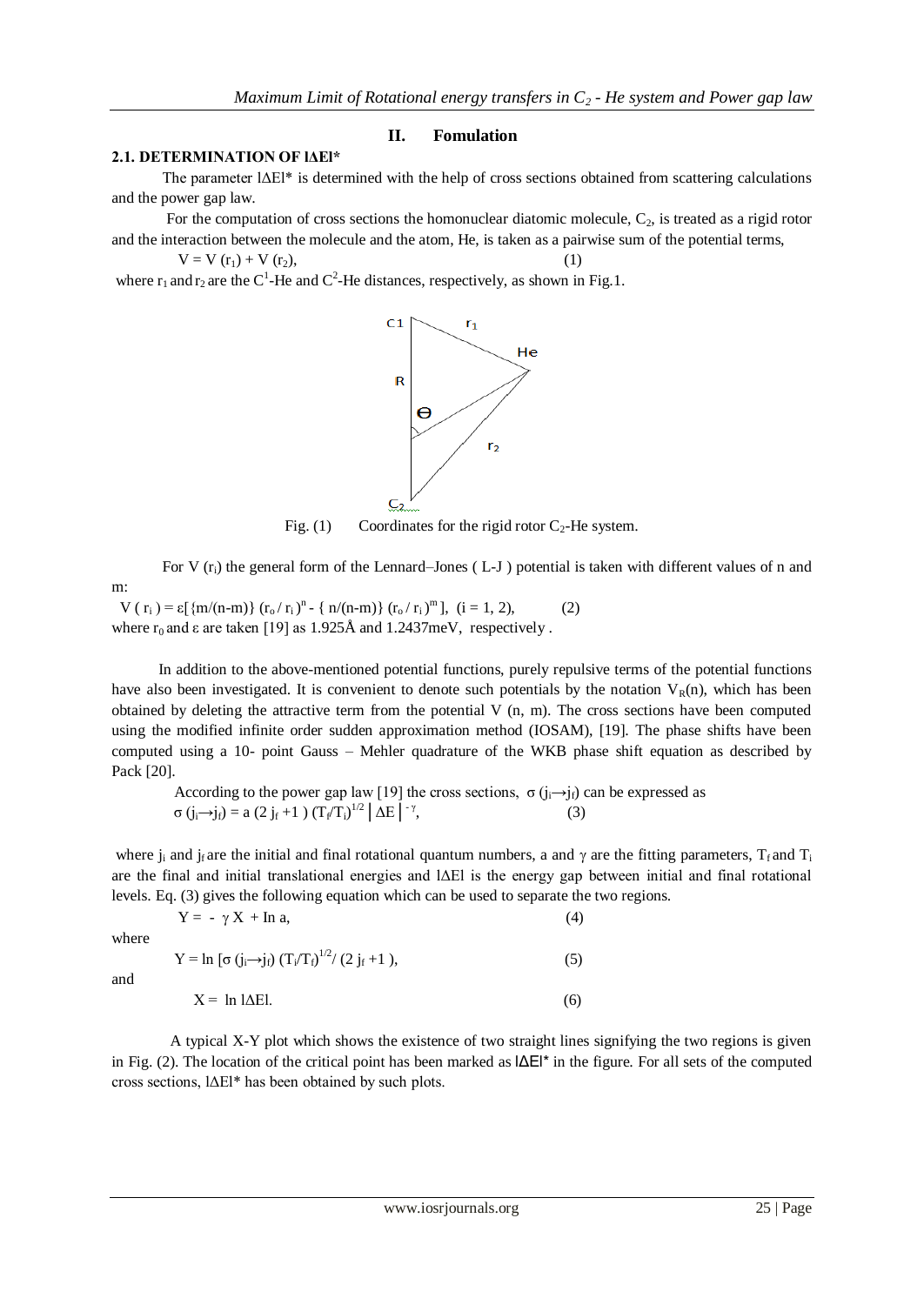

**Graph -** (1) ln [ $\sigma$  (j<sub>i</sub>→j<sub>f</sub>) (T<sub>i</sub>/T<sub>f</sub>)<sup>1/2</sup>/ (2 j<sub>f</sub> +1) versus ln l∆El for j<sub>i</sub>=0 at E= 0.1 eV for V(12,6) potential. l∆El<sup>\*</sup> point is shown by an arrow. The unit of  $\Delta E$  and  $\sigma$  are eV and  $\hat{A}$ , respectively

# **2.2. DETERMINATION OF (ΔE)max**

 For the maximum limit of angular momentum transfer the hard ellipsoid potential model was discussed in detailed by Agrawal and co-workers. He found the following relation for the classical limit of the angular momentum transfer

$$
(\Delta J)_{\text{max}} = \sqrt{(2\mu)(\sqrt{E} + \sqrt{E'})} (A-B), \qquad (7)
$$

where  $\mu$  is the reduced mass of the colliding system, E and  $E'$  are the initial and final translational energies of the system, respectively and A and B are the lengths of the semi – major and semi-minor axes of ellipsoid, respectively.

 From the above expression the limit of the rotational energy transfer in the molecule can easily be obtained. For simplicity, if the diatomic molecule is considered initially in the ground state, then the expression for the maximum amount of rotational energy transfer would be

$$
(\Delta E)_{max} = [(\Delta J)_{max}]^2 / 2I,(\Delta E)_{max} = (\mu / I) (A - B)^2 [E + E' + 2\sqrt{(EE')}]
$$
(8)

where I is the moment of inertia of the diatomic molecule. Eq. (8) together with the following energy conservation equation

$$
E' = E - (\Delta E)_{max}, \qquad (9)
$$

can be used to compute  $(\Delta E)_{max}$  from knowledge of E, A, B,  $\mu$  and I.

### **III. Results And Discussion**

### **3.1 EFFECT OF ENERGY**

Table 1 list  $\gamma_{\text{low}}$ ,  $\gamma_{\text{high}}$  and l $\Delta$ El<sup>\*</sup> given by the scattering calculations for the potential V (12, 6) and V<sub>R</sub> (6) as a function of the initial translational energy for  $C_2$ - He system. For comparison the value of ( $\Delta E$ ) <sub>max</sub> given by Eq. (8) are also shown in the Table 1. A comparison of the values of  $(\Delta E)_{max}$  given by the hard ellipsoid model and lΔEl<sup>\*</sup> given by the scattering method shows that they are in very good agreement. This excellent agreement shows that  $|\Delta \Xi|$  can be considered as  $(\Delta E)$  <sub>max</sub>.

The data reported in Table 2 also shows that  $(\Delta E)_{max}$  is approximately proportional to E :  $(\Delta E)_{max}$  / E varies from 0.047 to 0.189 as E increases from 0.1 to 0.4 eV. The variation of (ΔE) max **/** E with E can be analyzed by the two factors  $(A-B)^2$  and  $[E+E'+2\sqrt{(EE')}] / E$ , occurring in Eq. (8). The factor  $(A-B)^2$ increases from 0.7334 to 0.7775 and letter factor decreases from 1.6052 to 1.4086 as E increases from 0.1 to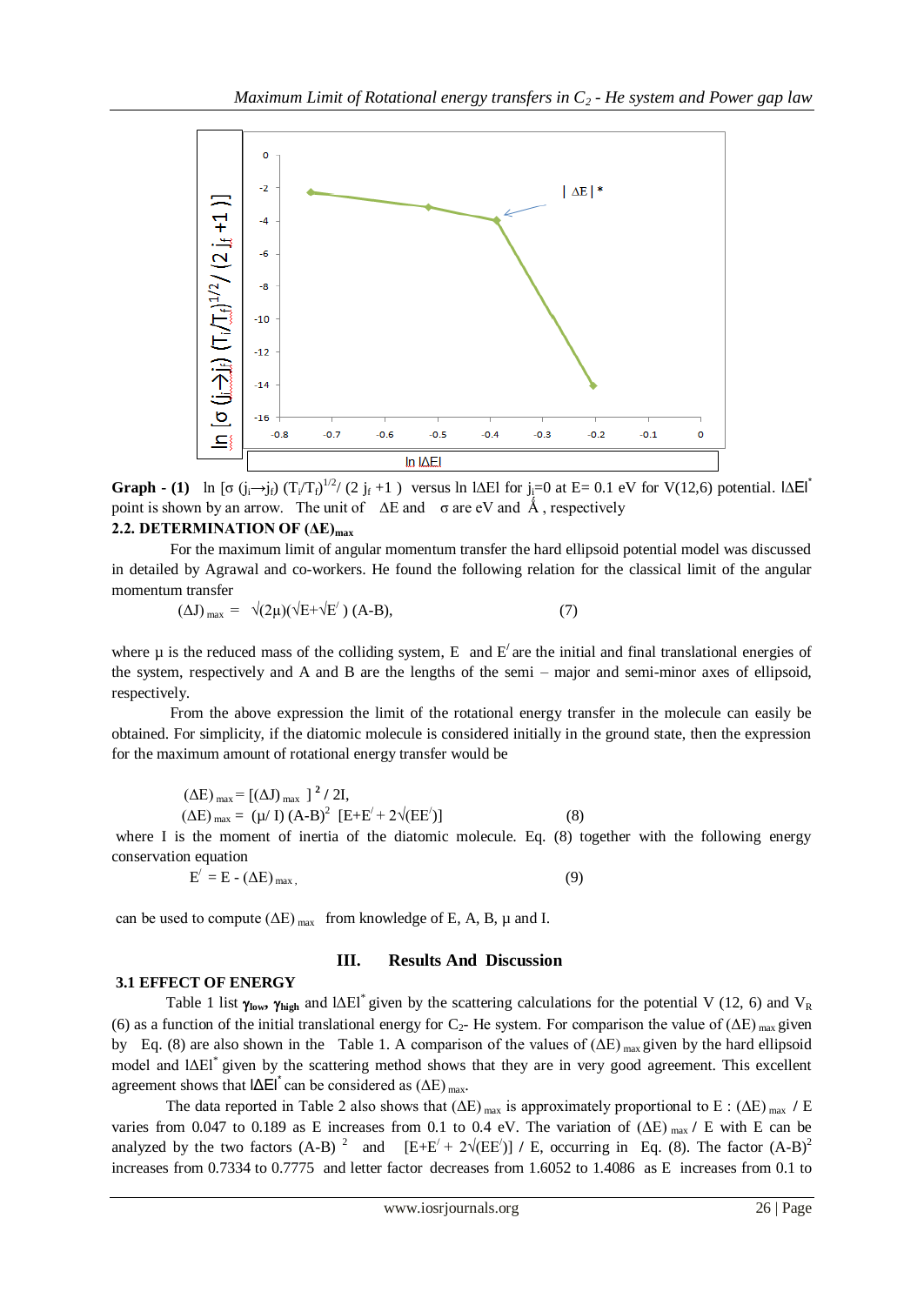0.4eV. For a perfectly hard ellipsoid potential,  $(A-B)^2$  would not depend on E and as such the variation in ( $\Delta E$ ) max / E would be given by the later factor only. Another important parameter is,  $\gamma$ . For a given potential we see that  $\gamma_{\text{low}}$  is insensitive to the change in the collision energy. The values of  $\gamma_{\text{high}}$ , however, shows a different trend. The energy dependence of these parameters is a matter of further studies.

# **Table-1**

Comparing of maximum amount of rotational energy transfer  $(\Delta E)_{max}$  values by the hard ellipsoid potential model and those obtained by using the scattering cross sections and the power- gap law for the  $C_2$ -He system. Where the L-J Potential Parameter  $\sigma$  and  $\epsilon$  are 1.925Å and 0.0012437eV respectively.

| <b>Potential</b> | <b>Energy</b> | $\gamma_{\rm low}{}^{(\rm a)}$ | $\gamma_{\rm high}{}^{({\rm a})}$ | $(\Delta E)_{max}$ eV. |                   |
|------------------|---------------|--------------------------------|-----------------------------------|------------------------|-------------------|
|                  | (eV)          |                                |                                   |                        |                   |
|                  |               |                                |                                   | <b>Ellipsoid</b>       | <b>Scattering</b> |
|                  |               |                                |                                   | <b>Model</b>           |                   |
|                  | 0.10          | 0.749                          | 6.19                              | 0.051                  | 0.047             |
|                  | 0.15          | 0.793                          | 8.27                              | 0.077                  | 0.078             |
|                  | 0.20          | 0.802                          | 9.96                              | 0.104                  | 0.111             |
| V(12,6)          | 0.25          | 0.816                          | 11.07                             | 0.130                  | 0.143             |
|                  | 0.30          | 0.803                          | 9.03                              | 0.158                  | 0.162             |
|                  | 0.35          | 0.799                          | 7.1                               | 0.178                  | 0.181             |
|                  | 0.40          | 0.792                          | 4.21                              | 0.213                  | 0.189             |
|                  | 0.10          | 0.817                          | 6.95                              | 0.049                  | 0.046             |
| $V_R(12)$        | 0.15          | 0.816                          | 7.94                              | 0.075                  | 0.072             |
|                  | 0.20          | 0.858                          | 10.34                             | 0.102                  | 0.109             |
|                  | 0.25          | 0.833                          | 10.53                             | 0.129                  | 0.133             |
|                  | 0.30          | 0.846                          | 9.84                              | 0.155                  | 0.160             |
|                  | 0.35          | 0.815                          | 4.48                              | 0.182                  | 0.178             |
|                  | 0.40          | 0.825                          | 4.94                              | 0.191                  | 0.188             |

(a) The unit of  $\gamma_{low}$  and  $\gamma_{high}$  are such that in Eq. (3) cross section is in (Å) <sup>2</sup> and  $\Delta E$  is in eV.

# **Table-2**

Comparing of maximum amount of rotational energy transfer  $(\Delta E)_{max}$  values by the hard ellipsoid potential model and those obtained by using the scattering cross sections for the  $C_2$ -He system. Where the L-J Potential Parameters  $\sigma$  and  $\epsilon$  are 1.925Å, .0012437eV respectively.

| <b>Potential</b> | <b>Energy</b> | A<br>Å | B<br>Å | $A-B$<br>Å | $(\Delta E)_{\text{max}}$ eV. |                   |
|------------------|---------------|--------|--------|------------|-------------------------------|-------------------|
|                  | (eV.)         |        |        |            |                               |                   |
|                  |               |        |        |            | <b>Ellipsoid</b>              | <b>Scattering</b> |
|                  |               |        |        |            | Model                         |                   |
|                  |               |        |        |            |                               |                   |
|                  | 0.10          | 2.4616 | 1.6052 | 0.8564     | 0.051                         | 0.047             |
|                  |               |        |        |            |                               |                   |
| V(12,6)          | 0.15          | 2.4108 | 1.5478 | 0.8630     | 0.077                         | 0.078             |
|                  | 0.20          | 2.3750 | 1.5070 | 0.8680     | 0.104                         | 0.111             |
|                  | 0.25          | 2.3474 | 1.4752 | 0.8722     | 0.130                         | 0.143             |
|                  | 0.30          | 2.3252 | 1.4494 | 0.8758     | 0.158                         | 0.162             |
|                  | 0.35          | 2.3190 | 1.4392 | 0.8798     | 0.178                         | 0.181             |
|                  | 0.40          | 2.2904 | 1.4086 | 0.8818     | 0.213                         | 0.189             |
|                  | 0.10          | 2.4912 | 1.6530 | 0.8382     | 0.049                         | 0.046             |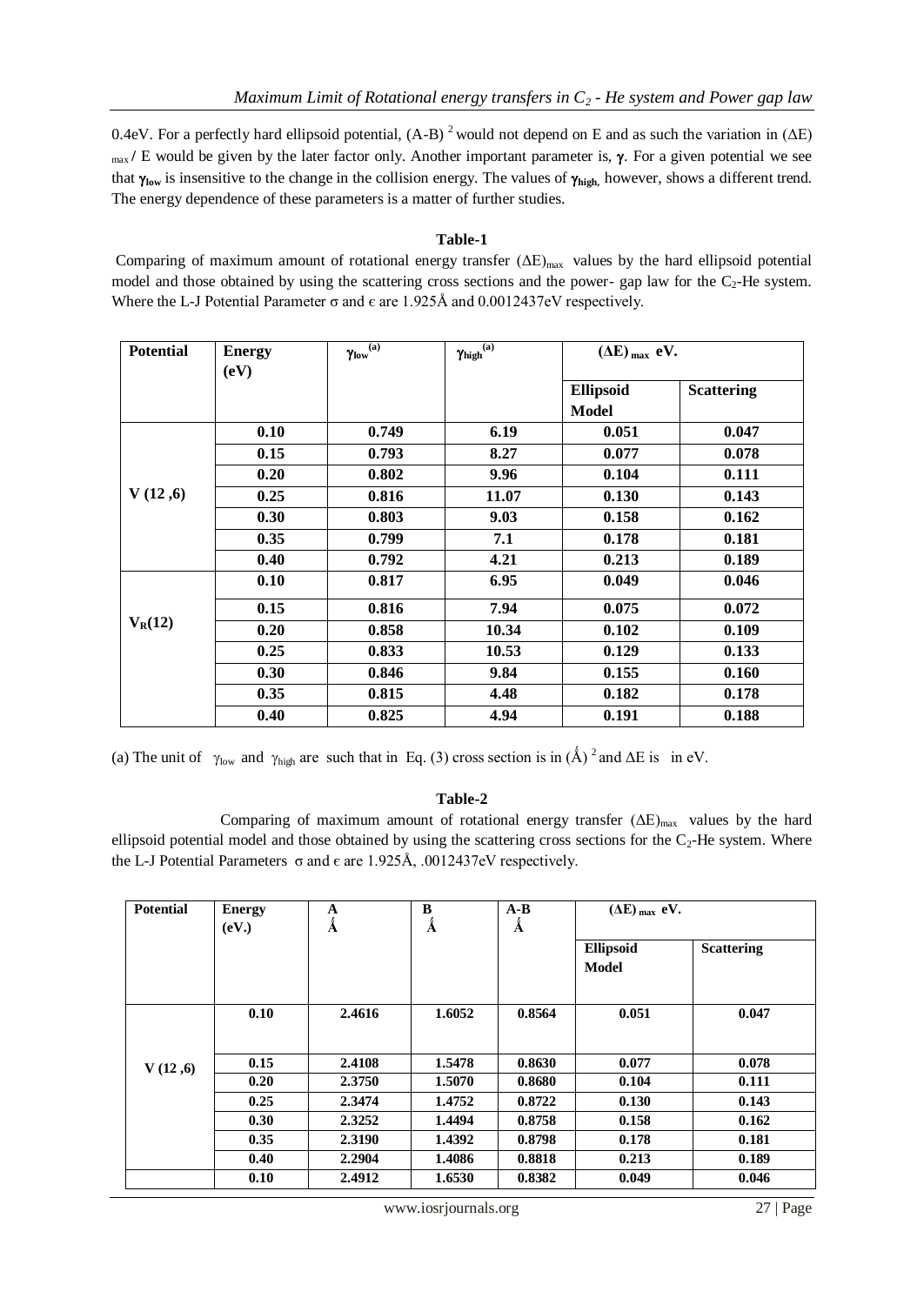| $V_R(12)$ | 0.15 | 2.4342 | 1.5860 | 0.8482 | 0.075 | 0.072 |
|-----------|------|--------|--------|--------|-------|-------|
|           | 0.20 | 2.3948 | 1.5394 | 0.8554 | 0.102 | 0.109 |
|           | 0.25 | 2.3648 | 1.5040 | 0.8608 | 0.129 | 0.133 |
|           | 0.30 | 2.3408 | 1.4514 | 0.8654 | 0.155 | 0.160 |
|           | 0.35 | 2.3208 | 1.4514 | 0.8694 | 0.182 | 0.178 |
|           | 0.40 | 2.3036 | 1.4408 | 0.8628 | 0.191 | 0.188 |

#### **3.1 EFFECT OF MASS**

Table 3 gives the results for  $C_2$ -X system having  $r_0$  and  $\epsilon$  value of  $C_2$ -He system and the masses of X are 2.0, 4.0, 8.0, 12.0, 16.0, 20.2 and 39.95 amu. for the potential  $V(12,6)$  at different collision energies.

A very good agreement between the  $(\Delta E)$  max values given by the hard ellipsoid model and scattering calculations is seen from Table 3. Further a decrease in  $(\Delta E)_{\text{max}}$  values with increase in mass of the atomic molecule, X, is also seen from the table.

 For a system to exhibit angular momentum constraint the final rotational state of the molecule must be energetically accessible to eliminate any energetic restrictions. Thus the  $(\Delta E)_{\text{max}}$  values must be smaller than the available translational energy E.

We have

or

or

 $(\Delta E)_{\text{max}}/E < 1$ ,  $(\mu / I)$   $(A-B)^2 < 1$ .  $[$  using Eq.  $(8)$ ]  $(\mu/\mu_m)$  [(A-B) / R<sub>e</sub>]<sup>2</sup> < 1, (10)

where  $\mu_m$  and  $R_e$  are the reduced mass and bond length of the molecules. Thus the ratio  $\mu/\mu_m$  is an important factor in determining whether a collision system is momentum or energy constrained. In  $C_2$ -He system the order of (A-B) is 0.8564 and the bond length of  $C_2$  is  $R_e = 1.54$  Å. Hence  $[(A-B) / R_e]^2$  is  $\approx 0.7$ . Therefore the ratio  $\mu$ /  $\mu$ <sub>m</sub> should be smaller than 2 for the inequality in Eq. (10) to hold. In other cases all the transitions permitted by the energy conservation constraint would be possible.

#### **Table-3**

Comparing of maximum amount of rotational energy transfer  $(\Delta E)_{max}$  values by the hard ellipsoid potential model and those obtained by using the scattering cross sections for the  $C_2$ -X system at the potential V( 12,6).

Where  $X = 2.0, 4.0, 8.0, 12.0$  and 16.0 amu.

| <b>Mass</b><br>of<br>X | μ    | $\mu$ / $\mu_{\rm m}$ | A<br>(Å) | B<br>(Å) | $\gamma_{\rm low}^{\quad \  \  a}$ | $\gamma_{\rm high}^{\rm a}$ |                  | $(\Delta E)_{max}$<br>(eV) |
|------------------------|------|-----------------------|----------|----------|------------------------------------|-----------------------------|------------------|----------------------------|
| (amu)                  |      |                       |          |          |                                    |                             | <b>Ellipsoid</b> | <b>Scattering</b>          |
|                        |      |                       |          |          |                                    |                             | <b>Model</b>     |                            |
| 2.0                    | 1.85 | 0.31                  | 2.4616   | 1.6052   | 0.904                              | 9.20                        | 0.032            | 0.034                      |
| 4.0                    | 3.0  | 0.50                  | 2.4616   | 1.60452  | 0.749                              | 6.19                        | 0.051            | 0.047                      |
| 8.0                    | 6.0  | 1.00                  | 2.4616   | 1.60452  | 0.746                              | 2.63                        | 0.072            | 0.0697                     |
| 12.0                   | 8.0  | 1.33                  | 2.4616   | 1.60452  | 0.737                              | 0.92                        | 0.083            | 0.0537                     |
| 16.0                   | 9.6  | 1.60                  | 2.4616   | 1.60452  | 0.738                              | 1.28                        | 0.089            | 0.0714                     |

### **IV. Conclusion**

The maximum amount of rotational energy transfer in collisions of  $C_2$  with He has been investigated over a wide range of energies, reduced mass of the system, potential functions and potential parameters. Further, the classical limit of maximum rotational energy transfer has been reviewed for a hard ellipsoid potential model.

 $|\Delta E|^*$  and ( $\Delta E$ ) <sub>max</sub> also suggest that the classical limit of angular momentum transfer given by the hard ellipsoid potential model is meaningful even for the cross sections computed on the real potentials provided the classical turning point surface of the soft potential is assumed as the hard potential surface. The  $|\Delta E|$ <sup>\*</sup> values